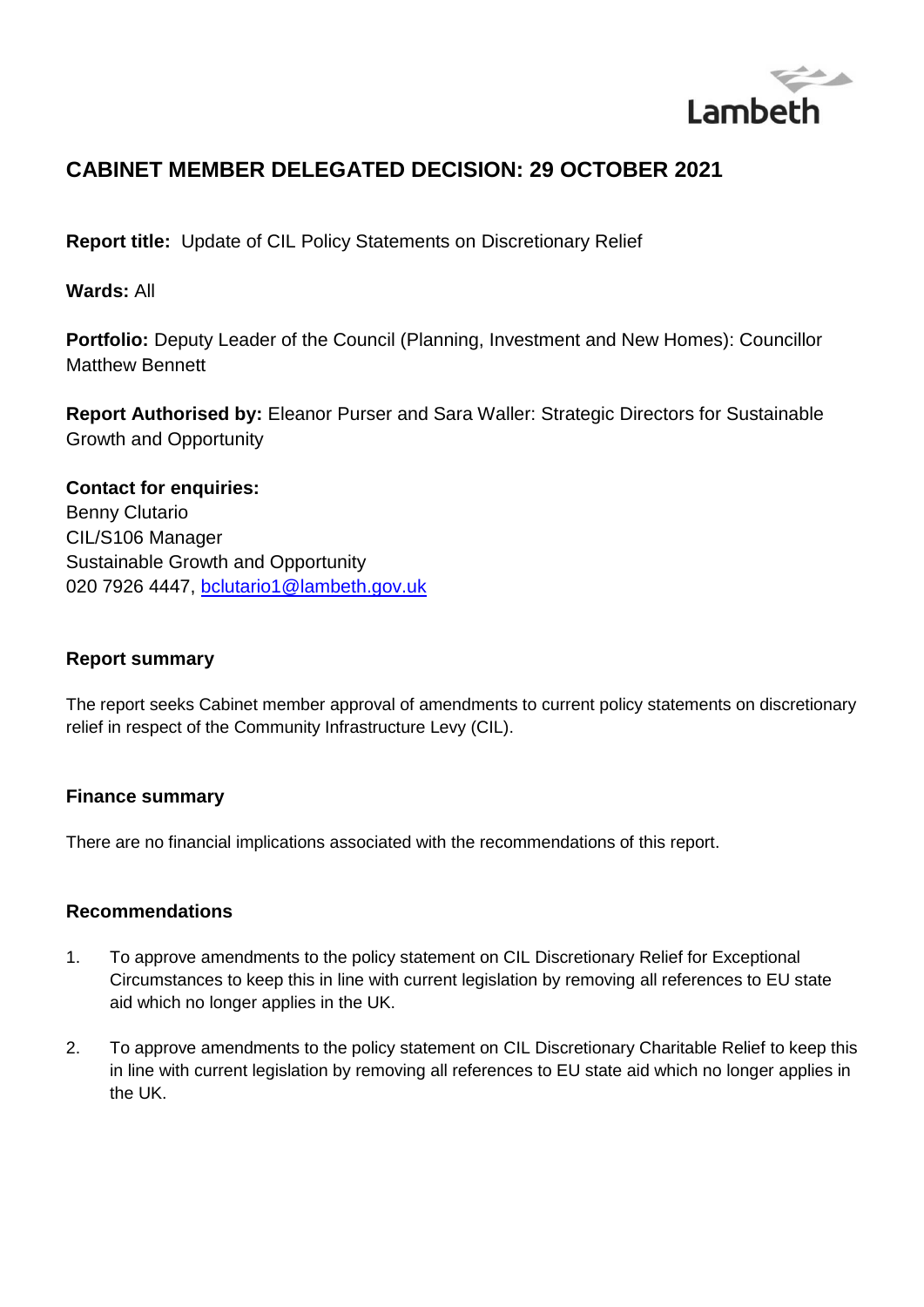### **1. CONTEXT**

- 1.1 When Lambeth first adopted CIL in 2014, it also issued a number of policy statements in which certain types of discretionary relief from CIL were made available in the borough.
- 1.2 One of the policy statements offered Discretionary Relief for Exceptional Circumstances where it can be shown that the payment of Lambeth CIL "would have an unacceptable impact on the economic viability of the chargeable development."
- 1.3 Another policy statement offered Discretionary Charitable Relief to charitable institutions that own a material interest in a chargeable development and the whole or greater part of the chargeable development will be used as an investment where the profits will be applied for charitable purposes (whether for the claimant's charitable institution or the claimant's institution and other charitable institutions).
- 1.4 In both policy statements, discretionary relief was subject to a requirement that granting relief would not constitute state aid which would need to be approved by the European Commission. This requirement no longer applies as the UK is no longer subject to EU state aid rules.
- 1.5 On 31 January 2020, the United Kingdom (UK) formally left the European Union (EU) and the transition period in which the UK remained a member of the single market and customs union ended on 31 December 2020. From 1 January 2021, the UK was no longer subject to EU law and the rulings of the European Court of Justice.
- 1.6 The State Aid (Revocations and Amendments) (EU Exit) Regulations 2020 took effect from 31 December 2020, including several amendments to the CIL Regulations 2010 in which all references to EU state aid requirements were removed. In particular, this affected Regulation 55 on Discretionary Relief for Exceptional Circumstances and Regulations 44, 45 and 46 on Discretionary Charitable Relief.
- 1.7 The two policy statements offering Discretionary Relief for Exceptional Circumstances and Discretionary Charitable Relief are published on the Council's website. Both need to be amended in order to remove all references to EU state aid rules that no longer apply to the UK.

## **2. PROPOSAL AND REASONS**

- 2.1 The proposal is to bring the two policy statements offering Discretionary Relief for Exceptional Circumstances and Discretionary Charitable Relief in line with current legislation by removing all references to EU state aid. If the Council does not make any amendment, the policy statements will remain as before and will continue to refer to Regulations that have been deleted and a requirement to comply with EU state aid law which is no longer in effect in the UK.
- 2.2 The proposed amendments to both policy statements are explained in appendices attached to this report. Text to be removed is shown as a strikethrough; inserted text is indicated as both red and underlined.
- 2.3 Appendix A explains the amendments to the policy statement on Discretionary Relief for Exceptional Circumstances. A clean copy of the amended policy statement on Discretionary Relief for Exceptional Circumstances is provided in Appendix B.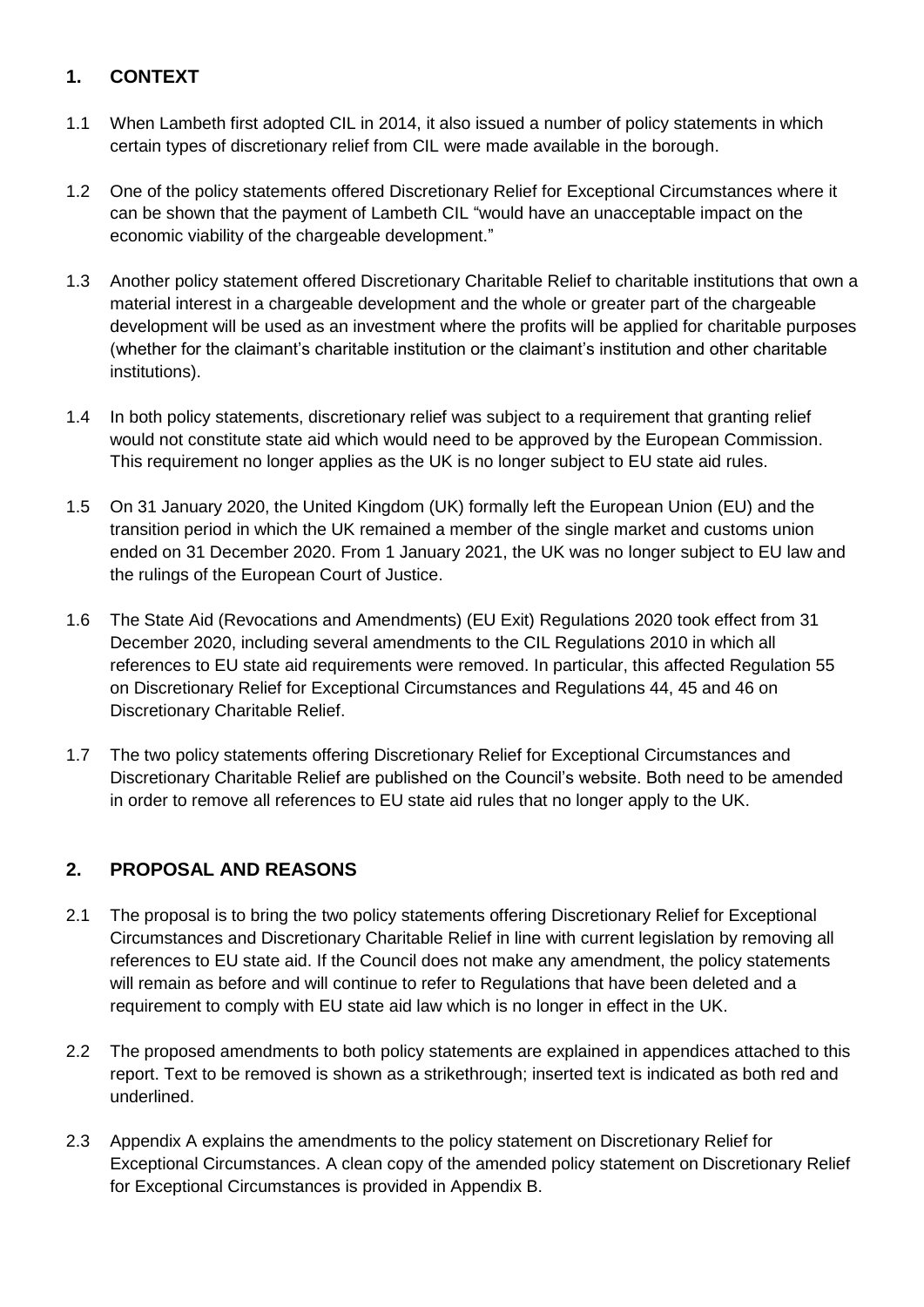- 2.4 Appendix C explains the amendments to the policy statement on Discretionary Charitable Relief. A clean copy of the amended policy statement Discretionary Charitable Relief is provided in Appendix D.
- 2.5 Ever since Lambeth adopted its first CIL Charging Schedule in 2014 and issued these policy statements on Discretionary Relief for Exceptional Circumstances and Discretionary Charitable Relief, the Council has not actually received any application for CIL reliefs of either type of discretionary relief. The requirement to comply with EU state aid rules was an important consideration for a developer in order to apply for discretionary relief. The proposed amendments to both policy statements makes clear that this requirement has been removed. The Council is still required to comply with World Trade Organisation (WTO) rules on state aid.

## **3. FINANCE**

- 3.1 The proposed amendments to the policy statements are technical in nature and are not expected to lead to any changes in the amount of CIL the Council collects.
- 3.2 The costs of preparing this report have been met within existing revenue budgets.

## **4. LEGAL AND DEMOCRACY**

- 4.1 The legislative requirements are accurately set out in the body of this report.
- 4.2 This proposed key decision was entered in the Forward Plan on 20 September 2021 and the necessary 28 clear days' notice has been given. In addition, the Council's Constitution requires the report to be published on the website for five clear days before the proposed decision is approved by the Cabinet Member. Any representations received during this period must be considered by the decision-maker before the decision is taken. A further period of five clear days – the call-in period – must then elapse before the decision is enacted. If the decision is called-in during this period, it cannot be enacted until the call-in has been considered and resolved.

## **5. CONSULTATION AND CO-PRODUCTION**

5.1 There is no requirement for external or internal consultation for this report.

### **6. RISK MANAGEMENT**

6.1 The proposed action intends to introduce minor amendments existing policy statements to keep them in line with up-to-date legislation. There are no specific risk management considerations arising directly from the recommendations in this report.

### **7. EQUALITIES IMPACT ASSESSMENT**

7.1 The Equalities Impact Assessment for this decision is included at Appendix E. In summary, it concludes that the proposed amendments to the two CIL policy statements offering Discretionary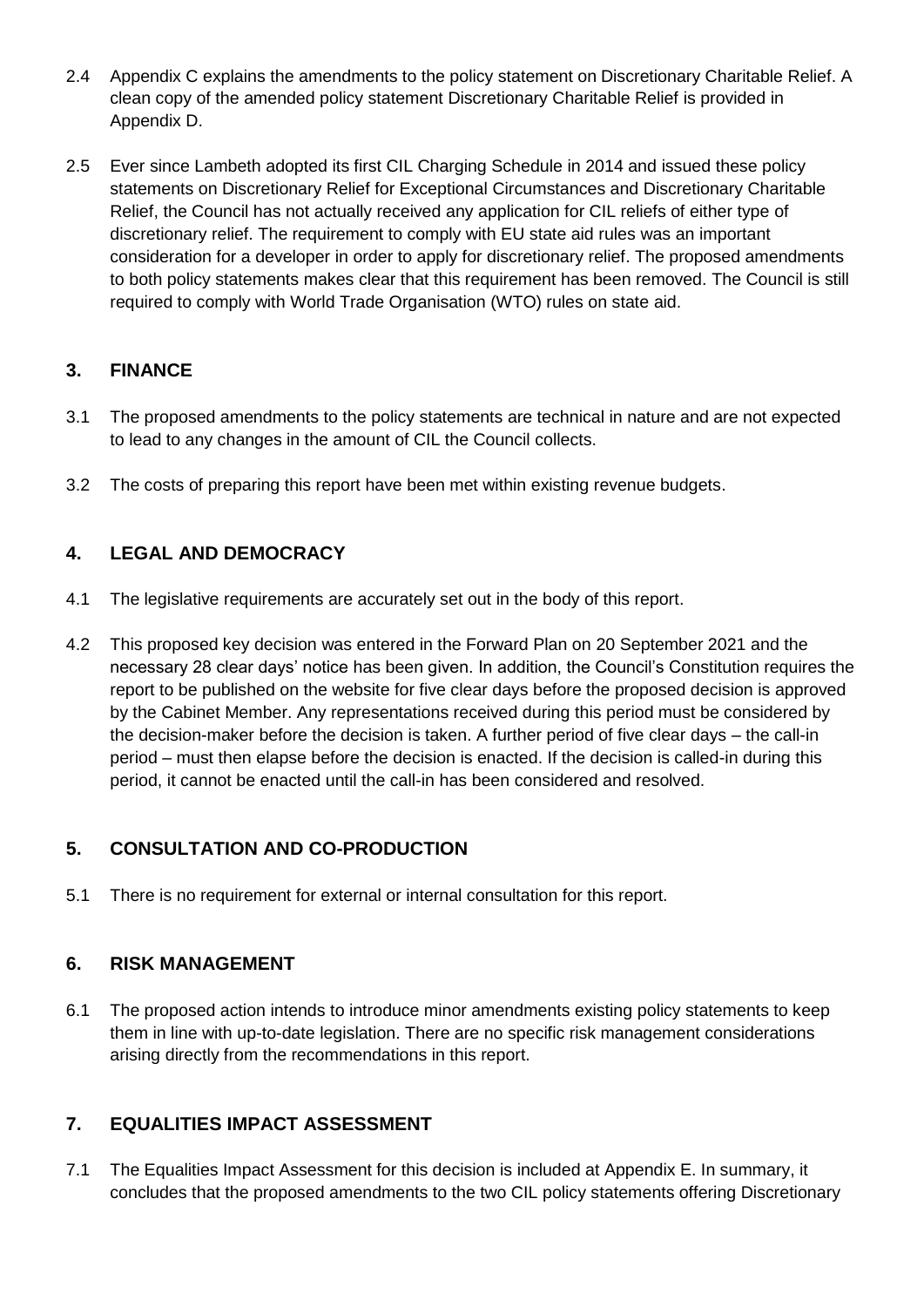Relief for Exceptional Circumstances and Discretionary Charitable Relief will have no direct negative impacts on groups with protected characteristics in Lambeth.

7.2 However, the proposed amendments can have direct positive impacts on groups with protected characteristics in Lambeth. The requirement to comply with EU state aid rules was an important consideration for a developer in order to apply for discretionary relief. The proposed amendments to both policy statements makes clear that this requirement has been removed. This will be a positive benefit for a developer or any development that caters to groups with protected characteristics in Lambeth. The provision of discretionary relief from CIL may contribute to the delivery of such development where the liability for CIL might have an unacceptable impact on the economic viability of that development or where the profits from that development will be applied to charitable purposes.

### **8. COMMUNITY SAFETY**

- 8.1 There are no direct community safety implications arising from the recommendations in this report.
- 8.2 CIL may in due course be spent on projects that contribute towards community safety.

### **9. ORGANISATIONAL IMPLICATIONS**

#### **Environmental**

9.1 There are no direct environmental implications arising from the recommendations in this report. However, in due course, CIL may be spent on projects that deliver environmental benefits.

#### **Health**

9.2 There are no direct health implications arising from the recommendations in this report. However, in due course, CIL may be spent on health infrastructure.

#### **Corporate Parenting**

9.3 Not applicable.

#### **Staffing and accommodation**

9.4 None.

#### **Responsible Procurement**

9.5 Not directly applicable to the recommendations in this report. Procurement decisions on CIL funded projects are subject to the applicable processes.

#### *Good Quality Jobs with Fair Pay and Decent Working Conditions*

9.6 Not directly applicable to the recommendations in this report. CIL may in due course be spent on projects relating to employment support.

*Quality Apprenticeships, targeted Employment for Lambeth residents and Lambeth Priority Group*

9.7 Not directly applicable to the recommendations in this report. CIL may in due course be spent on projects relating to the delivery of apprenticeships and other forms of employment support.

#### *Reduce Emissions: Lambeth Council has a commitment to being Zero Carbon by 2030*

9.8 Not directly applicable to the recommendations in this report. CIL may in due course be spent on projects related to reducing carbon emissions.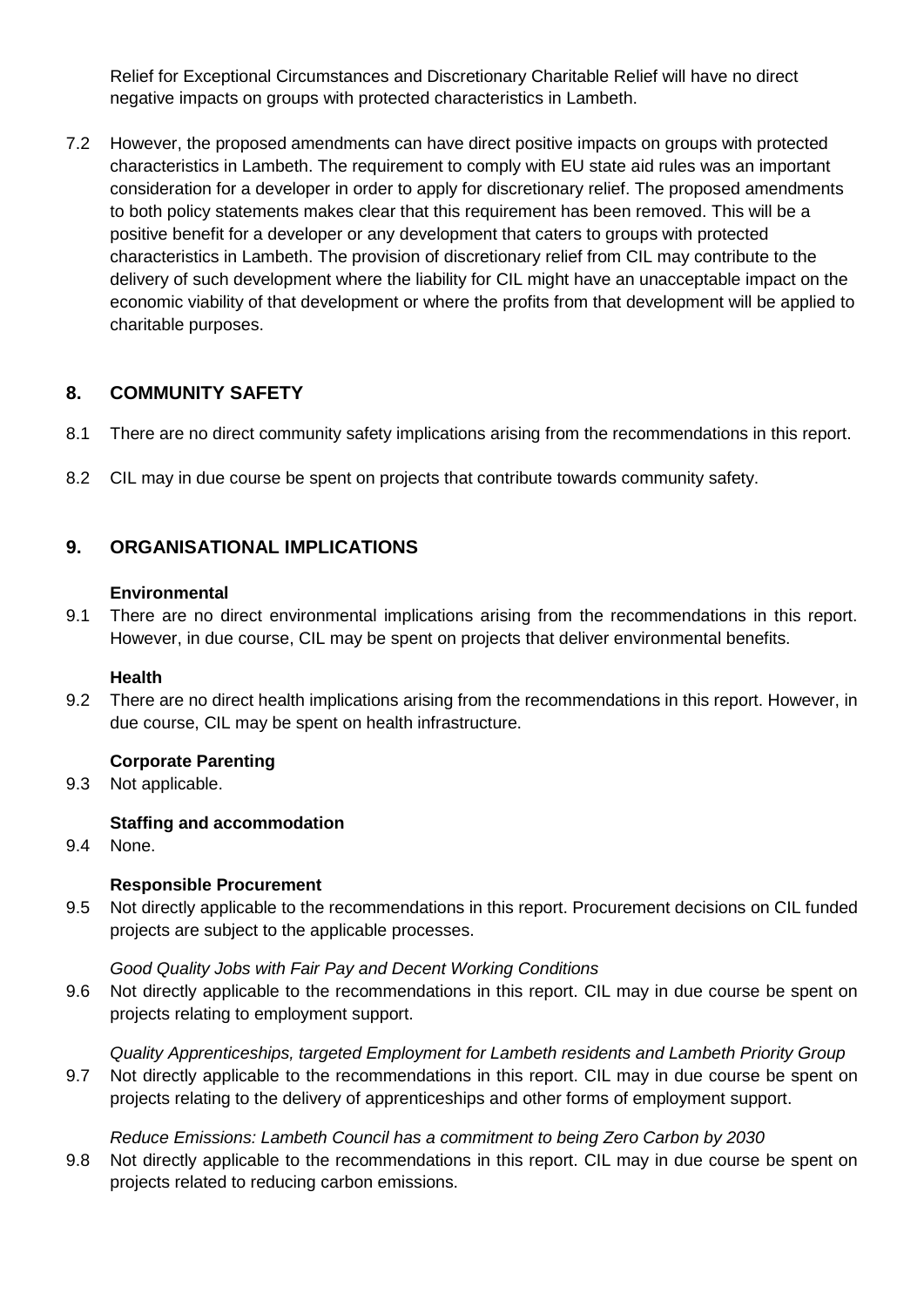*Single Use Plastics*

9.9 Not applicable.

*Positive Health and Wellbeing*  9.10 Not applicable.

*Other Offers (Innovation)* 9.11 Not applicable.

### **10. TIMETABLE FOR IMPLEMENTATION**

10.1 The table below details the stages and anticipated timescales for implementing the recommendations:

| <b>Activity</b>                          | <b>Proposed Date</b> |
|------------------------------------------|----------------------|
| Cabinet member decision                  | 1 November 2021      |
| Publication of amended policy statements | 1 December 2021      |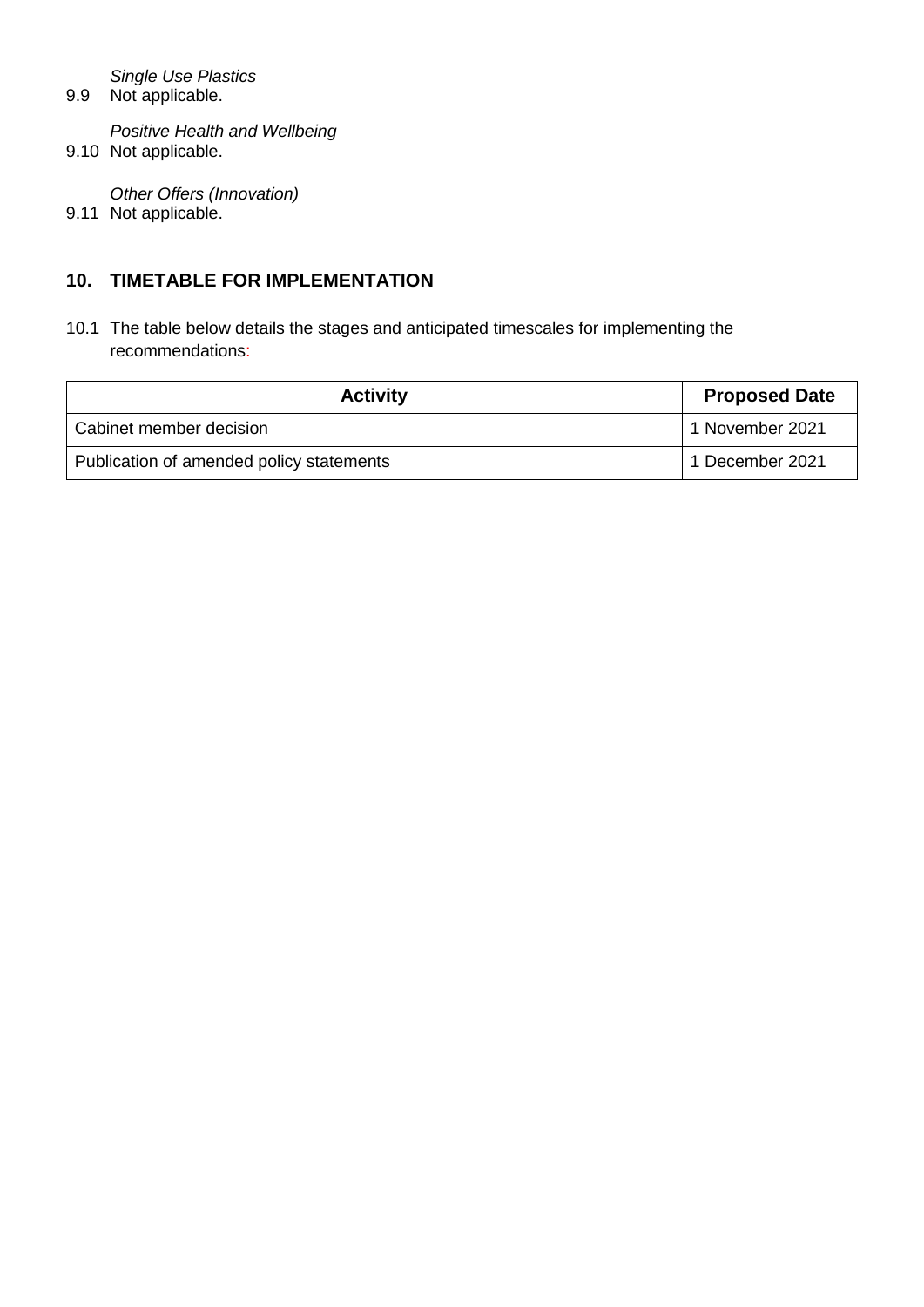|                                                                                                   | <b>AUDIT TRAIL</b>                                    |                  |                                |                                  |
|---------------------------------------------------------------------------------------------------|-------------------------------------------------------|------------------|--------------------------------|----------------------------------|
| <b>Consultation</b>                                                                               |                                                       |                  |                                |                                  |
| <b>Name and Position/Title</b>                                                                    | <b>Lambeth Directorate</b>                            | <b>Date Sent</b> | <b>Date</b><br><b>Received</b> | <b>Comments in</b><br>paragraph: |
| <b>Councillor Matthew</b><br><b>Bennett</b>                                                       | Deputy Leader (Planning,<br>Investment and New Homes) | 08.09.2021       | 20.09.2021                     |                                  |
| <b>Eleanor Purser and Sara</b><br><b>Waller, Strategic Directors</b>                              | Sustainable Growth and<br>Opportunity                 | 06.09.2021       | 08.09.2021                     |                                  |
| Matthew Gaynor,<br>Assistant Director of<br><b>Finance (Capital Planning</b><br>& Major Projects) | <b>Finance and Property</b>                           | 17.08.2021       | 17.08.2021                     | $3.1 - 3.2$                      |
| Peter Flockhart, Senior<br><b>Planning Lawyer</b>                                                 | <b>Legal and Governance</b>                           | 17.08.2021       | 24.08.2021                     | 4.1                              |
| Nazyer Choudhury,<br><b>Democratic Services</b>                                                   | <b>Legal and Governance</b>                           | 26.08.2021       | 20.09.2021                     |                                  |
| Nabeel Khan, Director of<br>Economy, Culture and<br><b>Skills</b>                                 | Sustainable Growth and<br>Opportunity                 | 24.08.2021       | 24.08.2021                     |                                  |
| Rob Bristow, Director of<br>Planning, Transport and<br>Sustainability                             | Sustainable Growth and<br>Opportunity                 | 24.08.2021       | 25.08.2021                     |                                  |
| Catherine Neal, Head of<br>Operations and Innovation                                              | Sustainable Growth and<br>Opportunity                 | 24.08.2021       | 24.08.2021                     |                                  |
| Catherine Carpenter,<br>Head of Policy and<br>Place-shaping                                       | Sustainable Growth and<br>Opportunity                 | 24.08.2021       | 25.08.2021                     |                                  |

|                                                                            | <b>REPORT HISTORY</b>                                                                                                                                                                                                                                                                                                                                                                                                                                                                                       |
|----------------------------------------------------------------------------|-------------------------------------------------------------------------------------------------------------------------------------------------------------------------------------------------------------------------------------------------------------------------------------------------------------------------------------------------------------------------------------------------------------------------------------------------------------------------------------------------------------|
| <b>Original discussion with Cabinet Member</b>                             | 20.09.2021                                                                                                                                                                                                                                                                                                                                                                                                                                                                                                  |
| <b>Report deadline</b>                                                     | 15.09.2021                                                                                                                                                                                                                                                                                                                                                                                                                                                                                                  |
| Date final report sent                                                     | 08.09.2021                                                                                                                                                                                                                                                                                                                                                                                                                                                                                                  |
| <b>Part II Exempt from Disclosure/confidential</b><br>accompanying report? | <b>No</b>                                                                                                                                                                                                                                                                                                                                                                                                                                                                                                   |
| Key decision report                                                        | Yes                                                                                                                                                                                                                                                                                                                                                                                                                                                                                                         |
| Date first appeared on forward plan                                        | 20.09.2021                                                                                                                                                                                                                                                                                                                                                                                                                                                                                                  |
| Key decision reasons                                                       | 3. Meets community impact test.                                                                                                                                                                                                                                                                                                                                                                                                                                                                             |
| <b>Background information</b>                                              | <b>Planning Act 2008</b><br><b>Community Infrastructure Levy (CIL) Regulations 2010</b><br>(as amended)                                                                                                                                                                                                                                                                                                                                                                                                     |
| <b>Appendices</b>                                                          | Appendix A - Proposed Amendments to Policy<br><b>Statement on Discretionary Relief for</b><br><b>Exceptional Circumstances</b><br>Appendix B - Amended Policy Statement on<br><b>Discretionary Relief for Exceptional</b><br>Circumstances (clean copy)<br>Appendix C - Proposed Amendments to Policy<br>Statement on Discretionary Charitable<br>Relief<br>Appendix D - Amended Policy Statement on<br><b>Discretionary Charitable Relief</b><br>(clean copy)<br>Appendix E - Equalities Impact Assessment |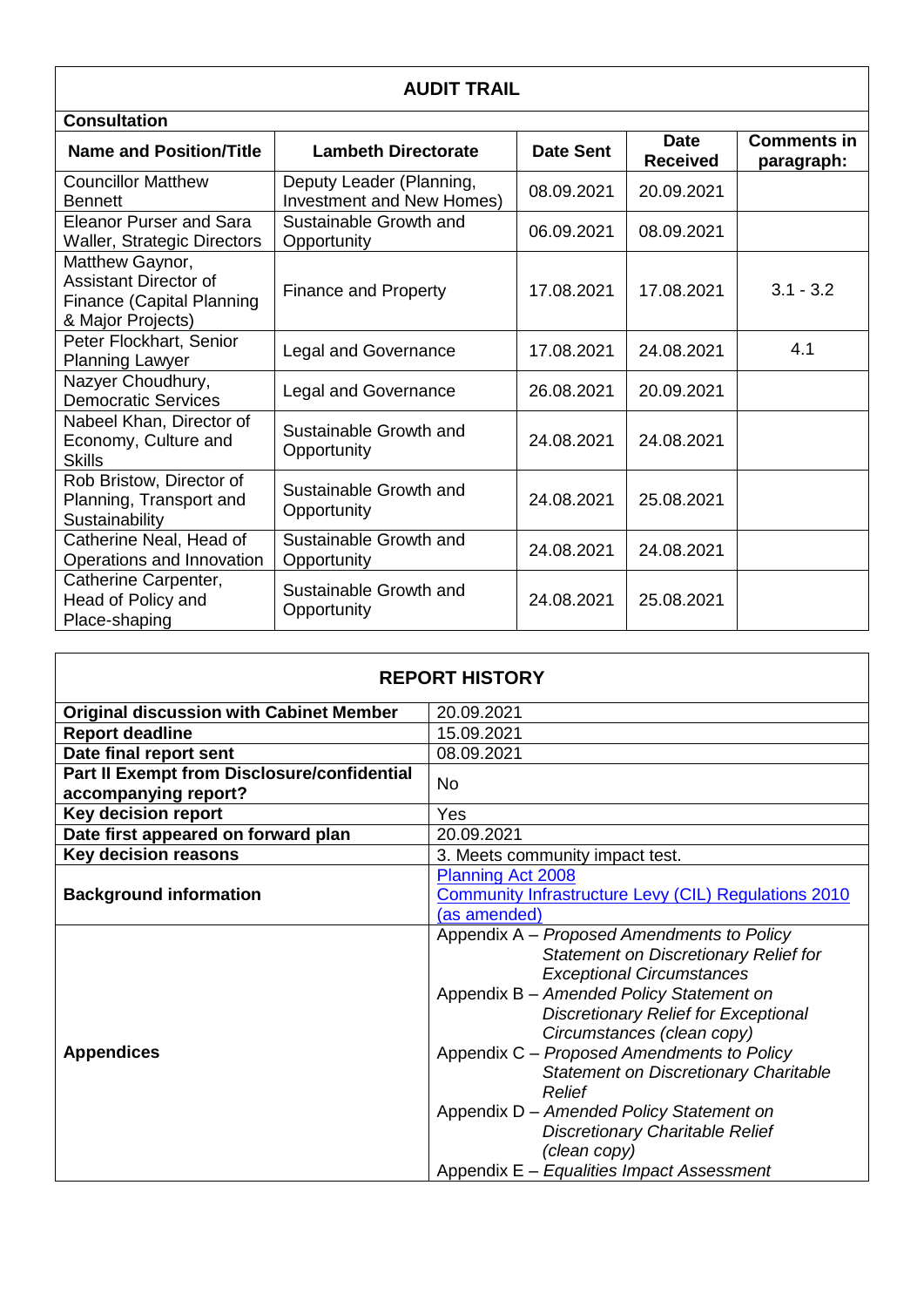### **APPROVAL BY CABINET MEMBER OR OFFICER IN ACCORDANCE WITH SCHEME OF DELEGATION**

**I confirm I have consulted Finance, Legal, and Democratic Services, and taken account of their advice and comments in completing the report for approval:**

| Signature:<br>. |
|-----------------|
|-----------------|

Post: Benny Clutario CIL/S106 Manager

**I confirm I have consulted the relevant Cabinet Members, including the Leader of the Council (if required), and approve the above recommendations:**

**Signature:** \_\_\_\_\_\_\_\_\_\_\_\_\_\_\_\_\_\_\_\_\_\_\_\_\_\_\_\_\_\_\_\_\_\_\_\_\_ **Date:** \_\_\_\_\_\_\_\_\_\_\_\_\_\_\_\_

**Post:** Cllr Matthew Bennett Deputy Leader of the Council (Planning, Investment and New Homes)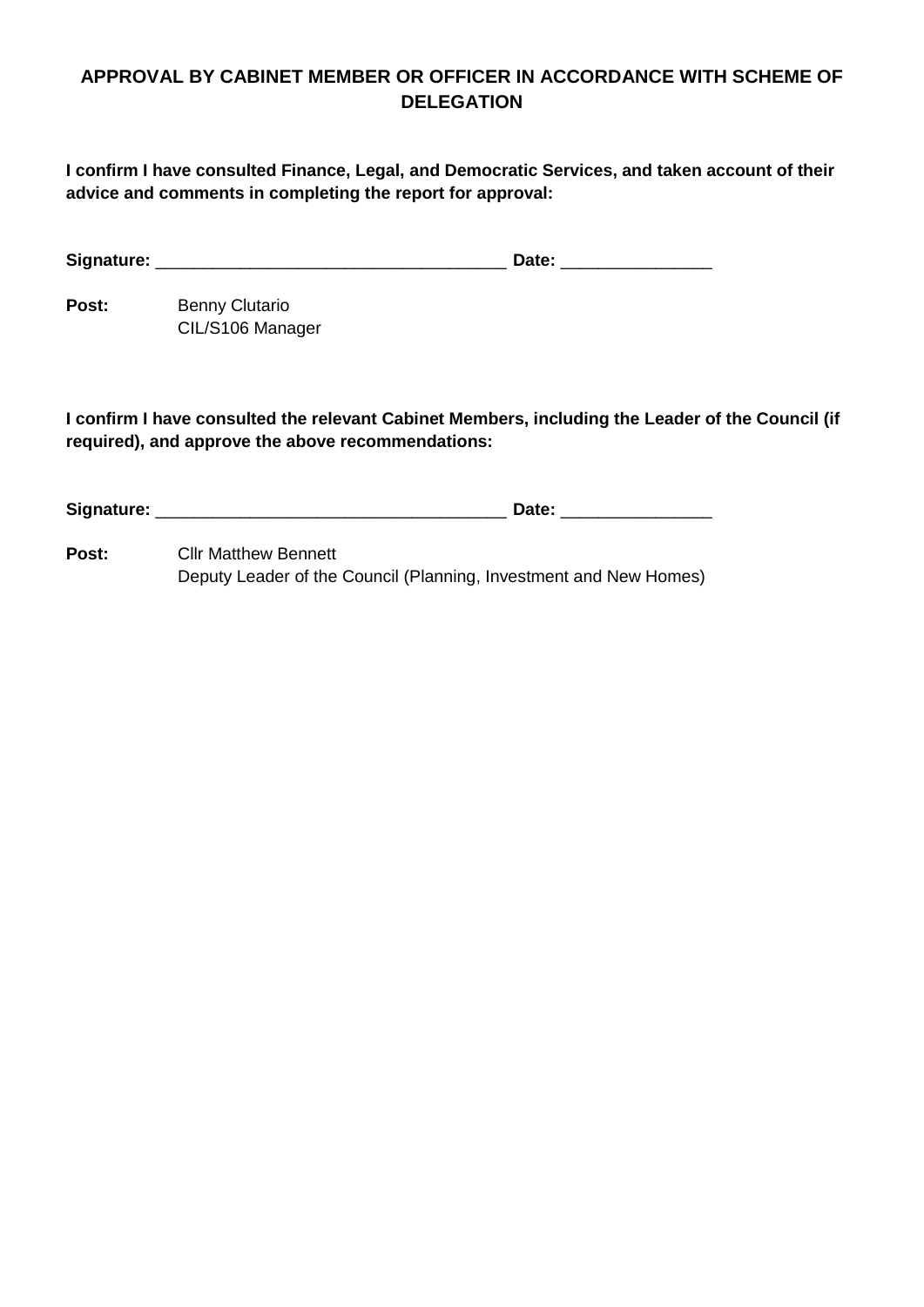## **Appendix A Proposed Amendments to Policy Statement on Discretionary Relief for Exceptional Circumstances**



# **LONDON BOROUGH OF LAMBETH**

# **COMMUNITY INFRASTRUCTURE LEVY**

# **STATEMENT OF AVAILABILITY OF DISCRETIONARY RELIEF FOR EXCEPTIONAL CIRCUMSTANCES**

In accordance with Regulation 56 of the Community Infrastructure Levy Regulations 2010, the Council hereby gives notice that discretionary relief for exceptional circumstances is available in the London Borough of Lambeth.

The Council will accept claims for discretionary relief for exceptional circumstances from 1 October 2014. This policy statement has been in effect since 1 October 2014 and the Council will continue to accept claims for discretionary relief for exceptional circumstances.

Discretionary relief for exceptional circumstances must be claimed for and approved prior to the commencement of the chargeable development by completing the CIL Relief Form (form 2 11). In order to qualify for the relief the following must all apply:

- a Section 106 agreement has been entered into in respect of the planning permission which permits the chargeable development; and
- Lambeth considers that: requiring payment of the Community Infrastructure Levy charged by Lambeth would have an unacceptable impact on the economic viability of the chargeable development.
- requiring payment of the Community Infrastructure Levy charged by Lambeth would have an unacceptable impact on the economic viability of the chargeable development, and
- granting relief would not constitute notifiable state aid.

A claim for discretionary relief for exceptional circumstances must include (amongst other documents) an assessment of the economic viability of the chargeable development carried out by an independent person, and an explanation of why the applicant for the relief considers that it would have an unacceptable impact on the economic viability of that development.

Intending applicants Applicants who intend to apply for the relief need to make contact with the Council **before** submitting the application. To and comply with the procedure in Regulation 57.

Subject to the requirements of the Community Infrastructure Levy Regulations 2010, the Council will decide the amount of any relief to be granted in individual cases.

For further information about making a claim for discretionary relief for exceptional circumstances please see Regulations 55 and 57 of the Community Infrastructure Levy Regulations 2010.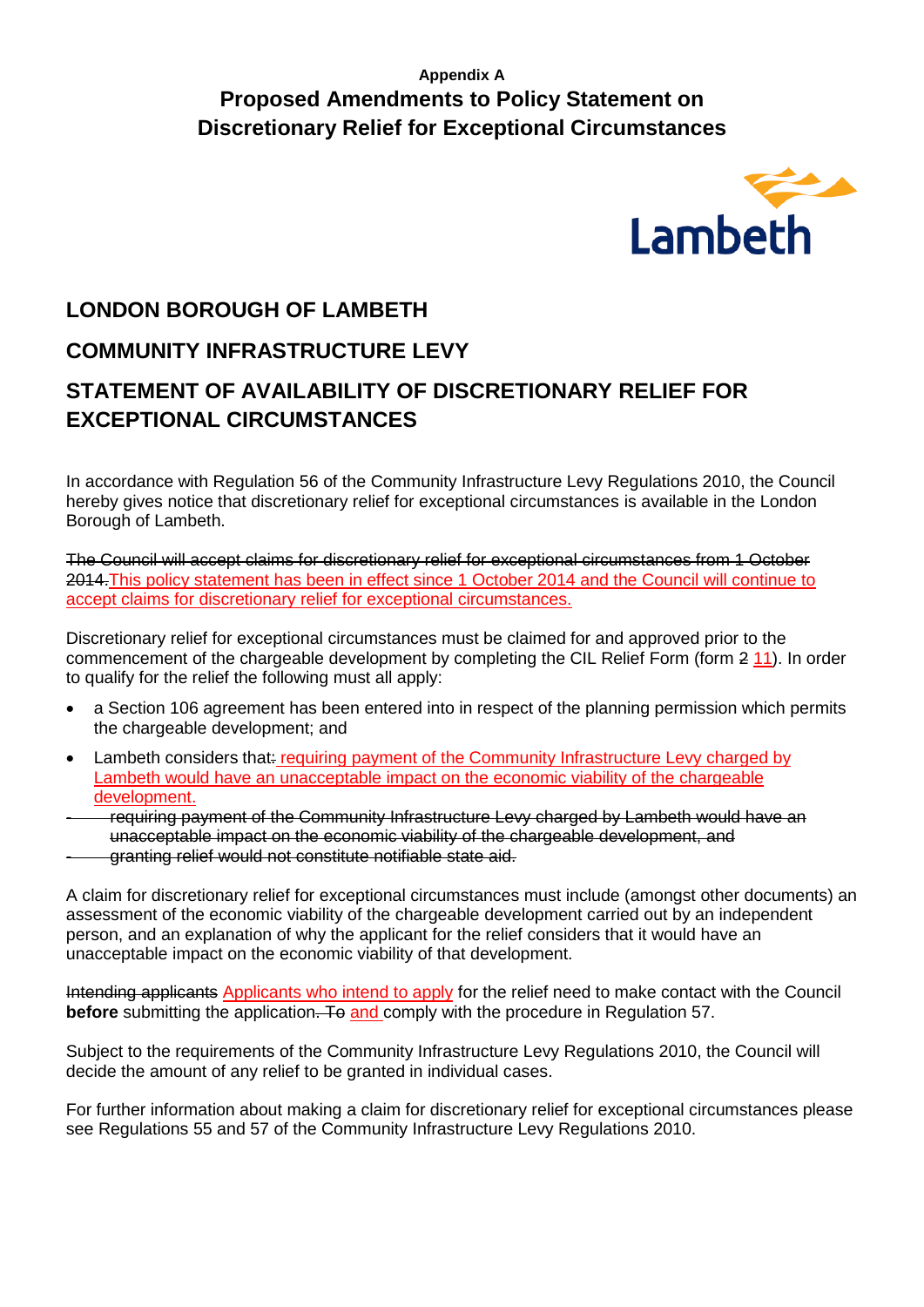## **Appendix B Amended Policy Statement on Discretionary Relief for Exceptional Circumstances (clean copy)**



# **LONDON BOROUGH OF LAMBETH**

# **COMMUNITY INFRASTRUCTURE LEVY**

# **STATEMENT OF AVAILABILITY OF DISCRETIONARY RELIEF FOR EXCEPTIONAL CIRCUMSTANCES**

In accordance with Regulation 56 of the Community Infrastructure Levy Regulations 2010, the Council hereby gives notice that discretionary relief for exceptional circumstances is available in the London Borough of Lambeth.

This policy statement has been in effect since 1 October 2014 and the Council will continue to accept claims for discretionary relief for exceptional circumstances.

Discretionary relief for exceptional circumstances must be claimed for and approved prior to the commencement of the chargeable development by completing the CIL Relief Form (form 11). In order to qualify for the relief the following must all apply:

- a Section 106 agreement has been entered into in respect of the planning permission which permits the chargeable development; and
- Lambeth considers that requiring payment of the Community Infrastructure Levy charged by Lambeth would have an unacceptable impact on the economic viability of the chargeable development.

A claim for discretionary relief for exceptional circumstances must include (amongst other documents) an assessment of the economic viability of the chargeable development carried out by an independent person, and an explanation of why the applicant for the relief considers that it would have an unacceptable impact on the economic viability of that development.

Applicants who intend to apply for the relief need to make contact with the Council **before** submitting the application and comply with the procedure in Regulation 57.

Subject to the requirements of the Community Infrastructure Levy Regulations 2010, the Council will decide the amount of any relief to be granted in individual cases.

For further information about making a claim for discretionary relief for exceptional circumstances please see Regulations 55 and 57 of the Community Infrastructure Levy Regulations 2010.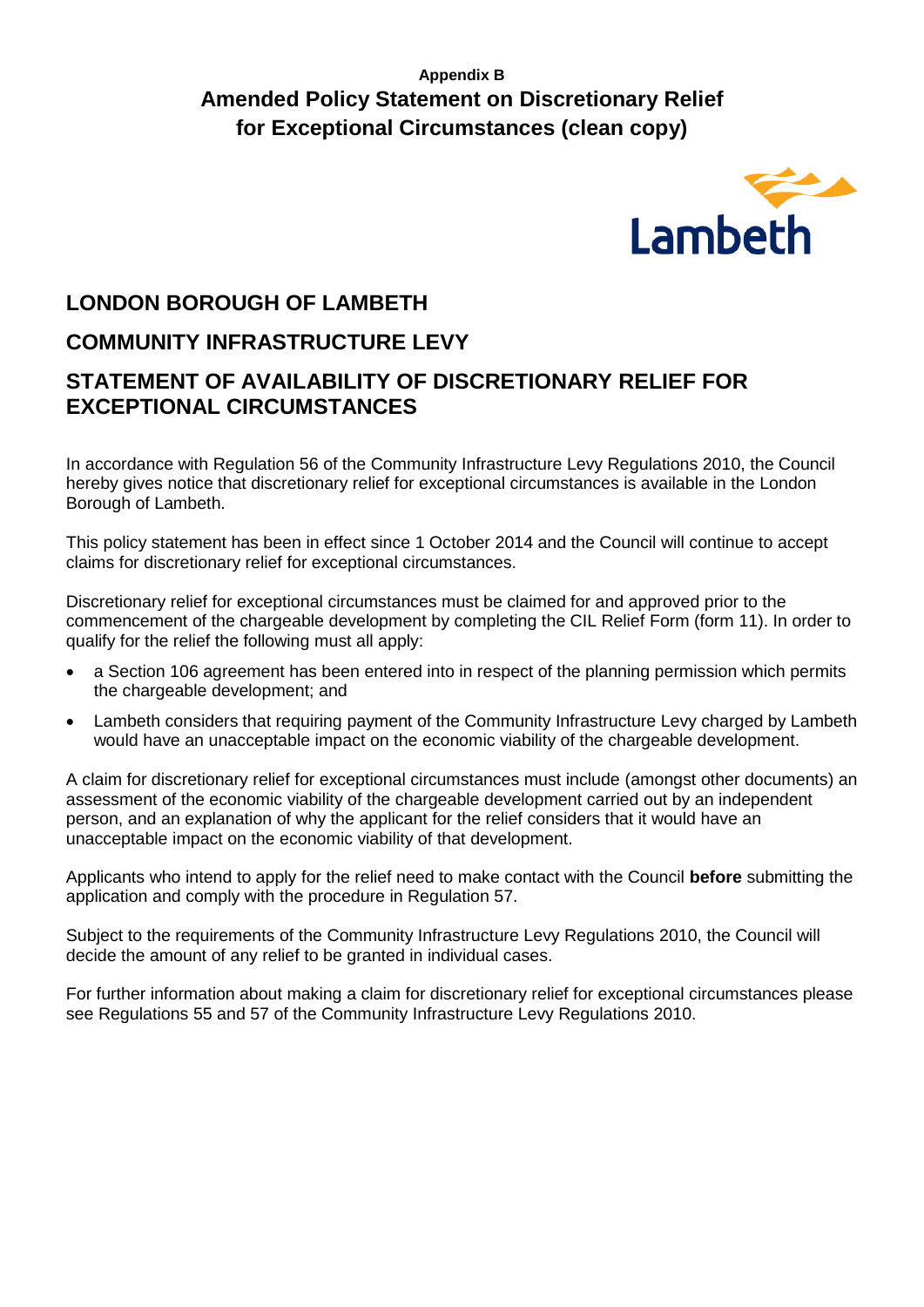# **Appendix C Proposed Amendments to Policy Statement on Discretionary Charitable Relief**



# **LONDON BOROUGH OF LAMBETH**

## **COMMUNITY INFRASTRUCTURE LEVY**

# **STATEMENT OF AVAILABILITY OF DISCRETIONARY CHARITABLE RELIEF UNDER REGULATIONS 44 AND 45**

In accordance with Regulation 46 of the Community Infrastructure Levy (CIL) Regulations 2010, the Council hereby gives notice that discretionary charitable relief is available in the London Borough of Lambeth under Regulations 44 and 45.

The Council continues to accept claims for discretionary charitable relief for investment activities under Regulation 44 from 1 October 2014 and will accept claims for other discretionary charitable relief under Regulation 45 from 1 December 2014.This policy statement has been in effect since 1 October 2014 and the Council will continue to accept claims for discretionary charitable relief under Regulation 44.

Discretionary charitable relief under Regulation 44 and/or Regulation 45 must be claimed for and approved prior to the commencement of the chargeable development by completing the CIL Relief Form (form 210).

In order to qualify for relief under Regulation 44 the following must apply:

- the claimant owns a material interest in the relevant land and is a charitable institution; and
- the whole or greater part of the chargeable development will be used as an investment where the profits will be applied for charitable purposes (whether for the claimant's charitable institution or the claimant's institution and other charitable institutions).

In order to qualify for relief under Regulation 45 the following must apply:

- the claimant owns a material interest in the relevant land and is a charitable institution;
- the chargeable development will be used wholly or mainly for charitable purposes (whether for the claimant's charitable institution or the claimant's institution and other charitable institutions); and
- the claimant would have been eligible for exemption under Regulation 43 (exemption for charities) but for the fact that exemption under that regulation would have amounted to state aid.

Relief will be available under Regulations 44 or 45 only if the Council is satisfied that the granting of the relief would not amount to state aid that would need to be notified to and approved by the European Commission.

There may be instances where the development ceases to be eligible for relief under Regulation 44 and/or Regulation 45.

Subject to the requirements of the Community Infrastructure Levy Regulations 2010, the Council will consider validly made claims for relief under Regulation 44 and/or Regulation 45 according to the individual circumstances of each case and the merits of the claim made.

The Council will decide the amount of any relief to be granted. If the Council decides to introduce further criteria in relation to relief under either of thesethis Regulations, these criteria will be published by way of revision to this policy statement.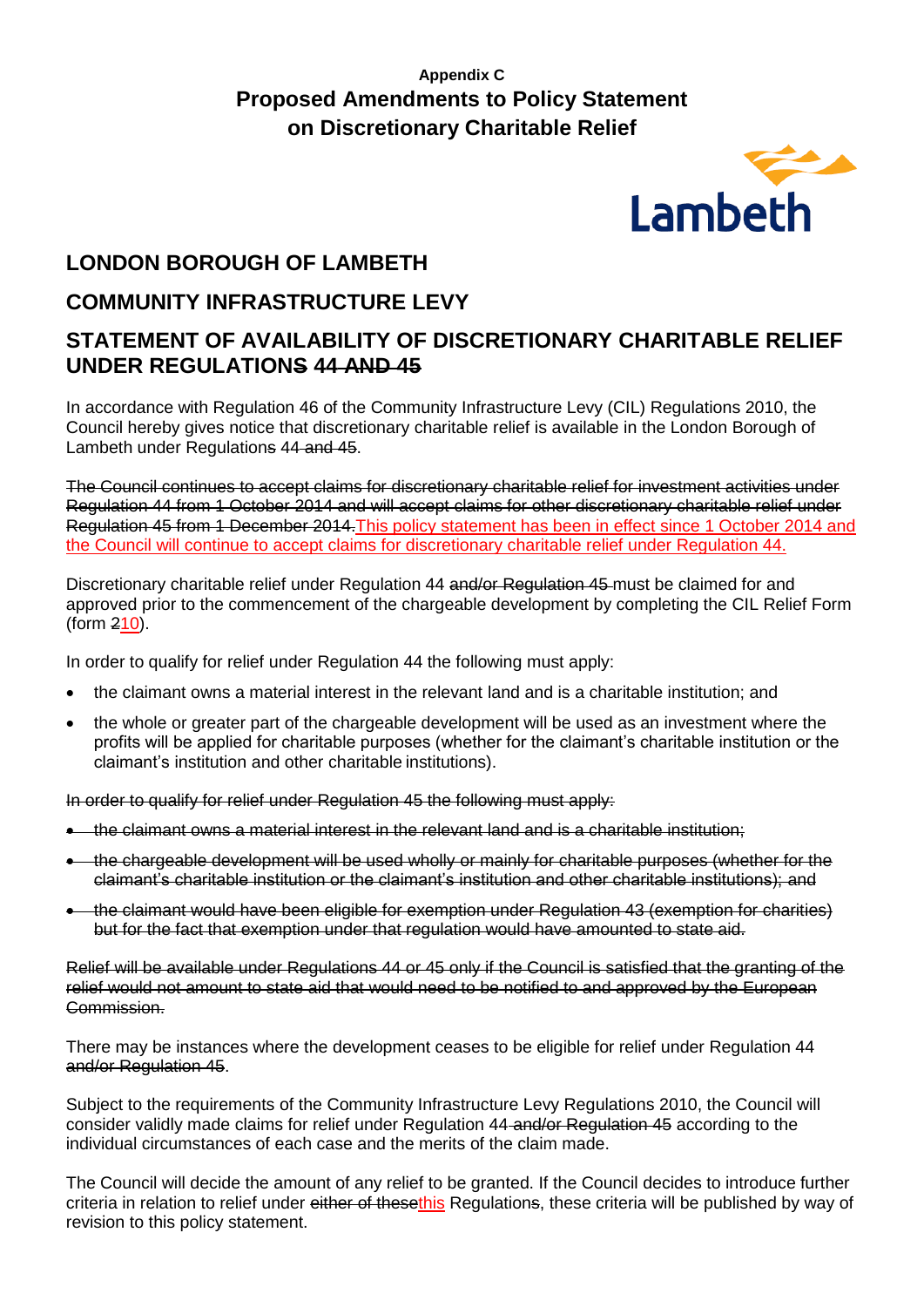For further information on these reliefs and how to apply for them, please see Regulations 45, 47 and 48 of the CIL Regulations 2010.

*Notes:*

*1. With effect from the date of this notice, this combined statement relating to the availability of reliefs under both Regulations 44 and 45 replaces the previous statement given by the Council in relation to the availability of relief as from 1 October 2014 under Regulation 44 only.*

*2.This statement only applies to the collection of the Lambeth CIL, and does not apply to the Mayor of London's CIL.*